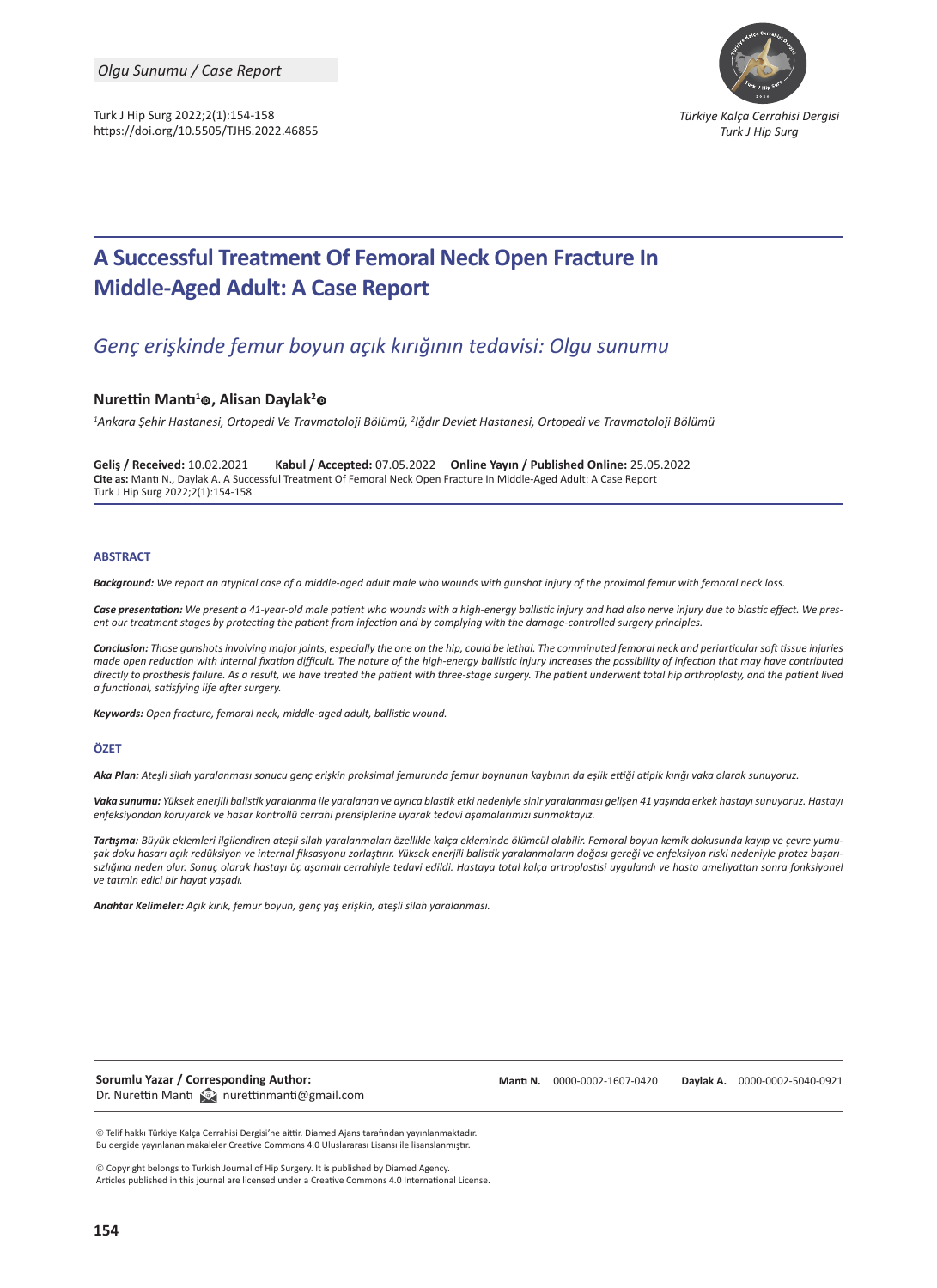## **BACKGROUND**

Femoral neck fractures that account for only 2-3% of all femoral neck fractures in adults younger than age 50 years are uncommon and often the result of highenergy trauma (1). Fractures have been reported to be related to stress fractures (2). Open reduction and internal fixation using cancellous bone screws (for the younger patients) and hemiarthroplasty (for the elderly patients) gives the best short-to-midterm results (3). Gun shooting, especially in major joints of the hip area, can be fatal due to concurrent trauma to major neurovascular tracts (4,5). There is no data on the incidence of open femoral neck fractures in the literature. However, there are a few cases of the isolated proximal end of the femoral open fracture have been described in the literature.

Herein, we report the case of a middle-aged patient who survived a high-energy ballistic injury resulting in a comminuted proximal end-stage of femoral fracture with femoral neck loss. It should be noted that its treatment is long and troublesome, as it is an open fracture and does not allow fixation in the early period. It is known that early debridement and external fixation methods are preferred in open fractures. We also treated the patient with three-stage surgery. The patient underwent total hip arthroplasty, and the patient lived a functional, satisfying life after surgery.

## **CASE PRESENTATION**

A 41-year-old male patient was admitted to the emergency department with a high-energy ballistic wound. A medical interview revealed that he has no evidence of active bleeding and stable vital signs. Two ballistic wounds where an entrance wound (2 cm x 2 cm) was noted in the left anterior thigh lateral to the femoral neurovascular bundle with a clear skin edge were identified on physical examination. The exit wound (2 cmX5 cm) was located in the left gluteal region and appeared round with a mildly irregular border at the gluteal maximus muscle. Ipsilateral dorsalis pedis and tibialis posterior pulse were symmetric to the right side.

It was observed in the neurological examination that the left femoral nerve was intact and paretic in the left sciatic nerve examination. According to the Modified Medical Research Council Muscle Gading Scale was 3/5 of the extensor hallucis longus motor force. Additionally, the left ankle plantar and the dorsiflexion motor force were evaluated as 4/5. It was observed in the neurological examination that the left femoral nerve was intact but paretic and concerning the Modified Medical Research Council Muscle Gading Scale, 3/5 of the extensor hallucis-longus motor force and left ankle plantar, and the dorsiflexion motor force was evaluated as 4/5.

An initial radiograph was shown seeding with numerous metal pellets around the right femoral neck was noted without the presence of a bullet head. A displaced, comminuted femoral neck and fracture of the left proximal femoral was observed on an anteroposterior (AP) radiograph of the pelvis **(Figure 1).**



Figure 1. AP radiograph when he was admitted to the emergency department.

The mentioned fracture could be classified neither as a femoral neck fracture nor as an intertrochanteric femur fracture. According to the AO classification, under the presence of a complex neck fracture in addition to the existing fragmented reverse intertrochanteric fracture, the fracture could be classified together with both classifications 31A2.3 and 31B2.2r (6).

The initial wound was closed with debridement in the emergency department. Cefazolin sodium, gentamicin, and ornidazole were chosen and adminis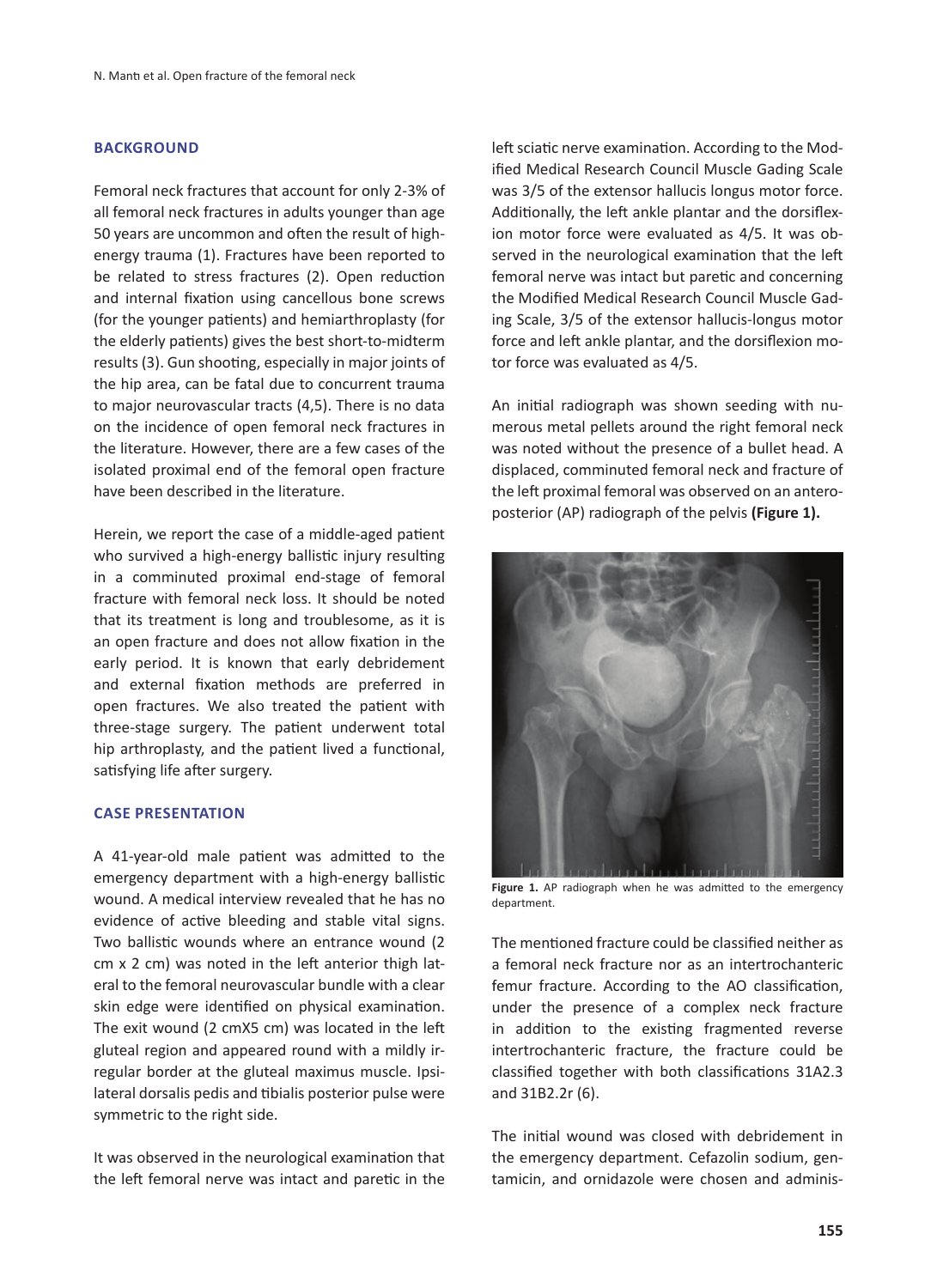tered based on the high-energy ballistic injury and the threat of possible contamination after debridement. No lead poisoning has been observed in the short and long term. Early osteosynthesis could not be performed and then the patient was followed up with tibial skeletal traction.

a femur, interfragmentary screw and plate screw In the first stage, surgery was performed when the patient's white blood cell count, neutrophil percentage, sedimentation rate, and C-reactive protein (CRP) level returned to normal levels under antibiotic treatment. To protect the trochanter major and the integrity of the proximal lateral wall of the osteosynthesis were performed as a first stagesurgery **(Figure 2a).** The sciatic nerve exploration was also performed at the same time. As a result of exploration, it was observed that the sciatic nerve was not in the injury site and the nerve damage was the result of the blastic effect of the injury.

After surgery, the patient was recommended nonweight body mobilization. In the rehabilitation program, closed-kinetic chain exercises and TENS (Transcutaneous Electrical Nerve Stimulation) were applied to prevent muscle strength loss. In the follow-up, ENMG (Electroneuromyography), Modified Medical Research Council peripheral cervical scales, DN4 questionnaire (Neuropathic Pain Diagnostic Questionnaire), and serial radiographs were used to evaluate callus formation, muscle strength, and nerve healing. Complete blood count, sedimentation rate, and CRP follow-ups were evaluated for possible infection during each control examination.

In the sixth week of the injury, the patient was prescribed pregabalin 2x150 because of the patient's score of 6 on the DN4 questionnaire. After 3 weeks, symptoms did not seem to be relieved and pregabalin was increased to 2x300.

Surgery was staged to reduce the risk of infection of the definitive treatment. After 10 weeks from the first stage, when callus formation was seen on radiographs, only plate and screws were removed in the second stage of the treatment **(Figure 2b).** Besides, a culture and microscopic study were performed from the surgical area and the plaque perimeter. In this case, no signs of infection were encountered. Afterward, the current rehabilitation program was continued during the postoperative follow-up.



**Figure 2.**

a: Interfragmentary screw and plate screw osteosynthesis to protect the trochanter major and the integrity of the proximal lateral wall of the femur b: Plate and screws were removed, one of the interfragmentary screws could not be removed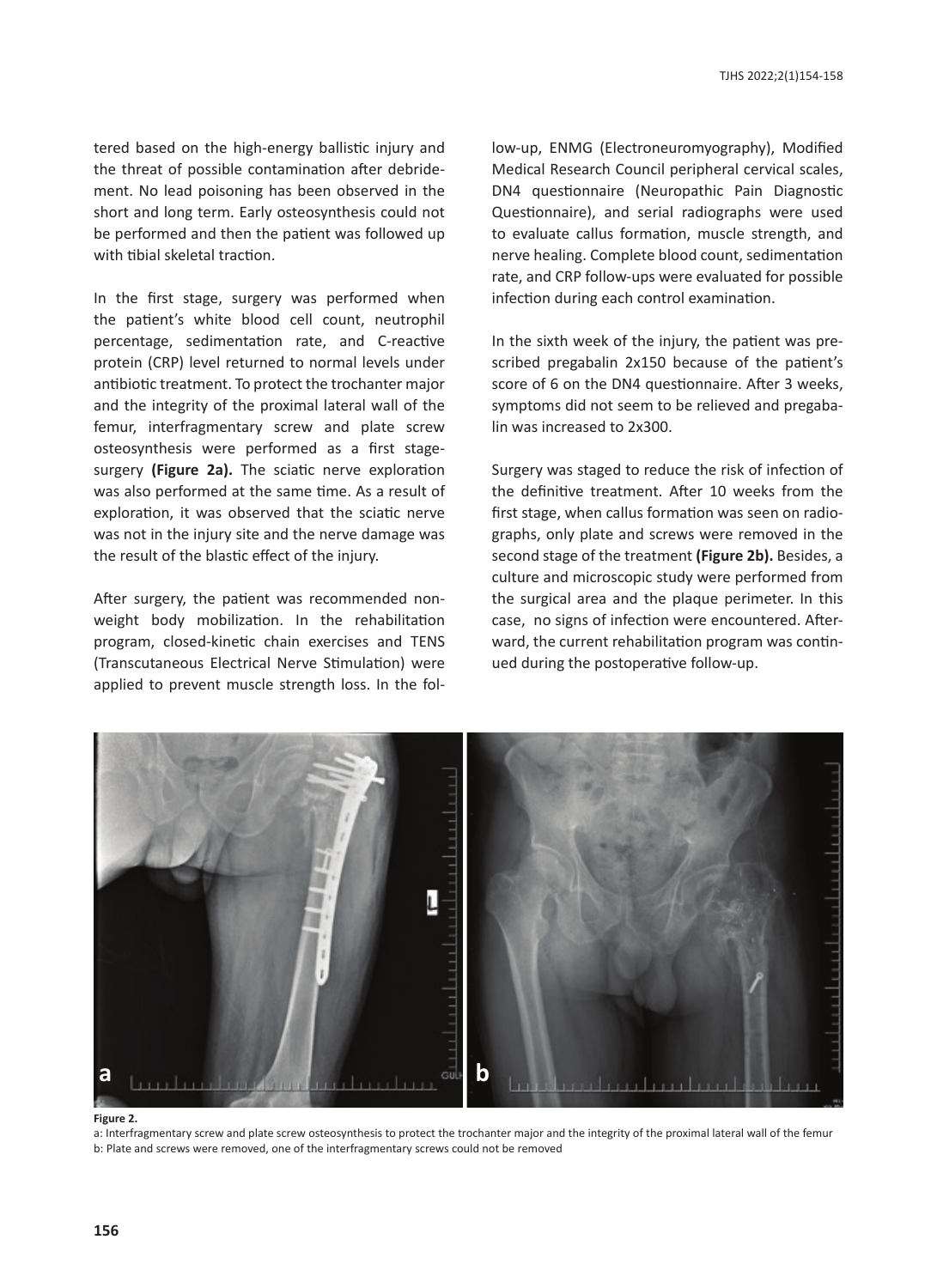![](_page_3_Picture_1.jpeg)

**Figure 3.** AP radiograph after total hip replacement surgery

3 months after implant removal, the patient underwent total hip replacement surgery **(Figure 3).** After total hip arthroplasty, the patient could be mobilized on the postoperative first day. It was observed that there was no limb length difference. After the injury, the partial sciatic damage of the patient was continued and for this reason, Pregabalin 2x300 mg was continued for up to 6 months and was gradually reduced. Drug treatment could be terminated in the third postoperative month, but continued. In the current form, the patient is completed one year after the injury, and the patient can be mobilized independently.

#### **DISCUSSION**

The conventional ballistic injury classification has grouped gunshot wounds by the ammunition velocity: high energy (>2,000 ft/s) and low energy (<2,000 ft/s). Firearm-related injuries involving an extremity occur in 46% of assaults and 72% of unintentional injuries (7). Therefore, the characteristics of this patient's ballistic injury may be compatible with a longrange rifle wound. Broad-spectrum empiric antibiotics and thorough debridement play a key role in the success of treatment in open fractures and gunshot wounds.

The management of the bone and the soft tissues in a patient with an open fracture is the major determinant of fracture healing and functional restoration of the injured extremity. Selection of fracture fixation depends on the fractured bone, the location of the fracture (intra-articular, metaphyseal, or diaphyseal), the extent of soft-tissue injury and contamination, and the physiologic status of the patient. More than one fixation method may be applicable for the management of a specific injury; therefore, a surgeon's expertise and the availability of implants also should be considered (8).

In high-energy firearm injuries, the damage of the blast effect may be greater than the damage seen from the injury. Although neuropathic pain combined with peripheral nerve injury is difficult to treat, combined medication and rehabilitation may have increased the success of the treatment.

Lead poisoning can be seen in ballistic wounds especially seeding with numerous metal pellets. De Araújo et al. found a significantly higher frequency of memory loss, irritancy, weakness, trembling, tingling limbs, bad mood, joints pain, myalgia, daylight drowsiness, and abdominal pain among retained bullet fragments associated cases but did not find any relation to retained bullet fragments duration (9). In the case under consideration for this patient, no signs of lead poisoning were found in the short and long term.

Gunshots involving major joints, especially the hip, could be lethal due to concurrent trauma to major neurovascular tracts (4,5). The comminuted femoral neck and periarticular soft tissue injuries made open reduction with internal fixation difficult. Open reduction and internal fixation with cancellous bone screws (for the younger patients) and hemiarthroplasty (for the elderly patients) yield the best shortto-midterm results (3). The nature of the high-energy ballistic injury increases the possibility of infection that may have contributed directly to prosthesis failure (7). As a result, we have treated the patient with three-stage surgery. The patient underwent total hip arthroplasty, and lived a functional, satisfying life after surgery.